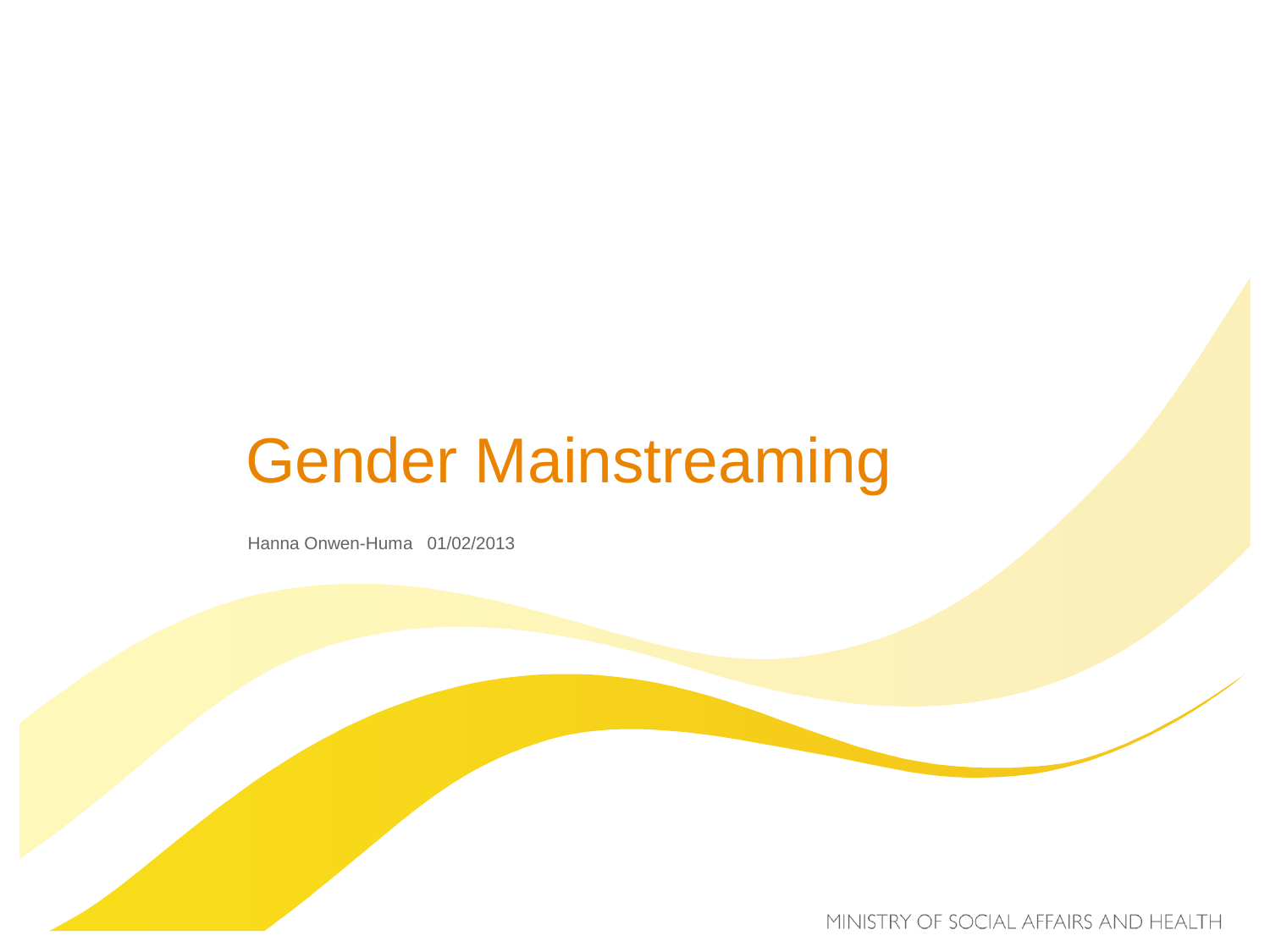#### **What is gender mainstreaming?**

- The (re)organisation, improvement, development and evaluation of policy processes,
- so that a gender equality perspective is incorporated in all policies at all levels and at all stages,
- **by the actors normally involved in policy-making**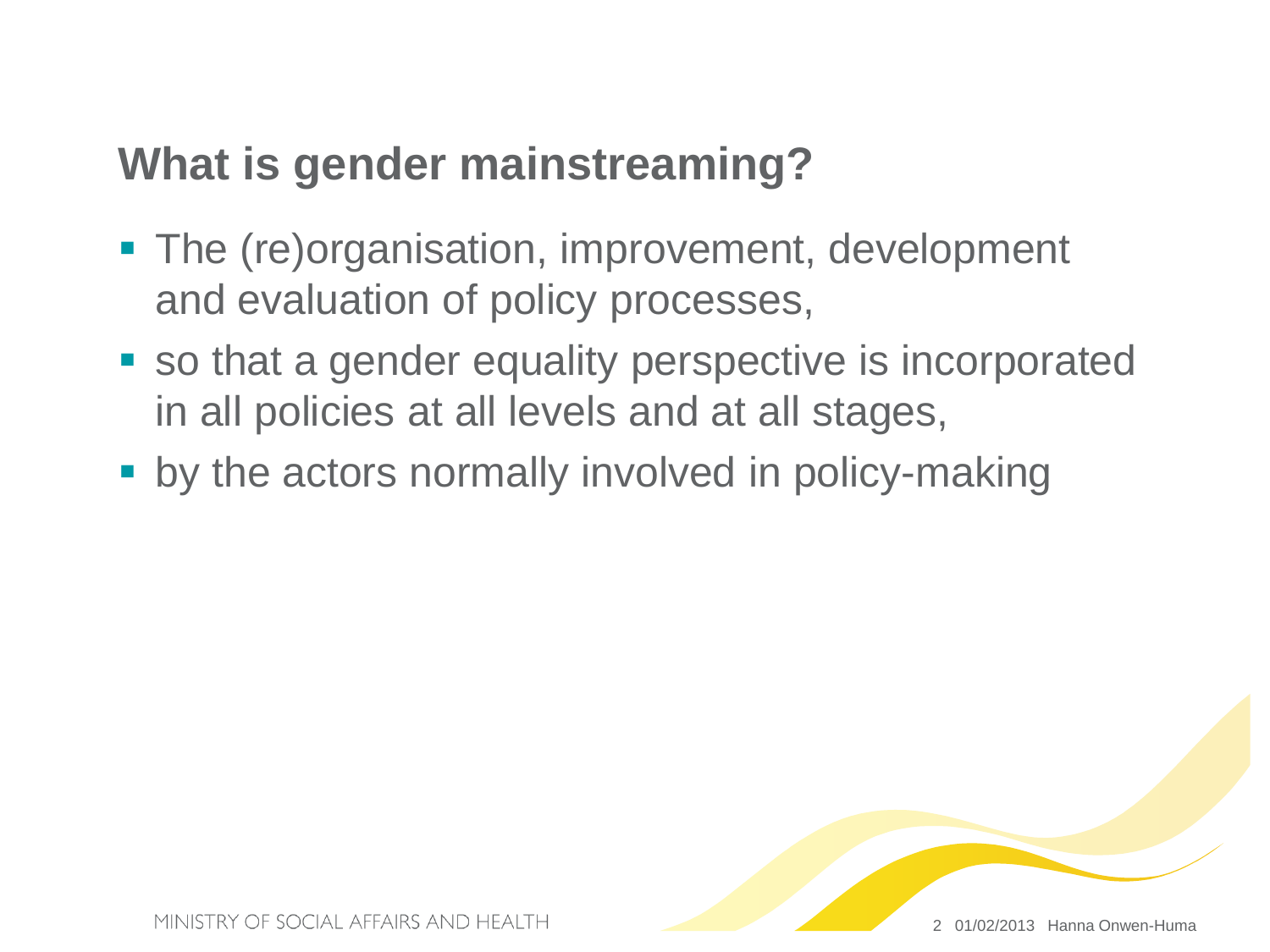#### **Gender mainstreaming as a goal**

- The goal is to overcome gender-neutral, sometimes even gender-blind, practices and procedures
- **Each actor understands the gender relevance of** their work and promote gender equality where necessary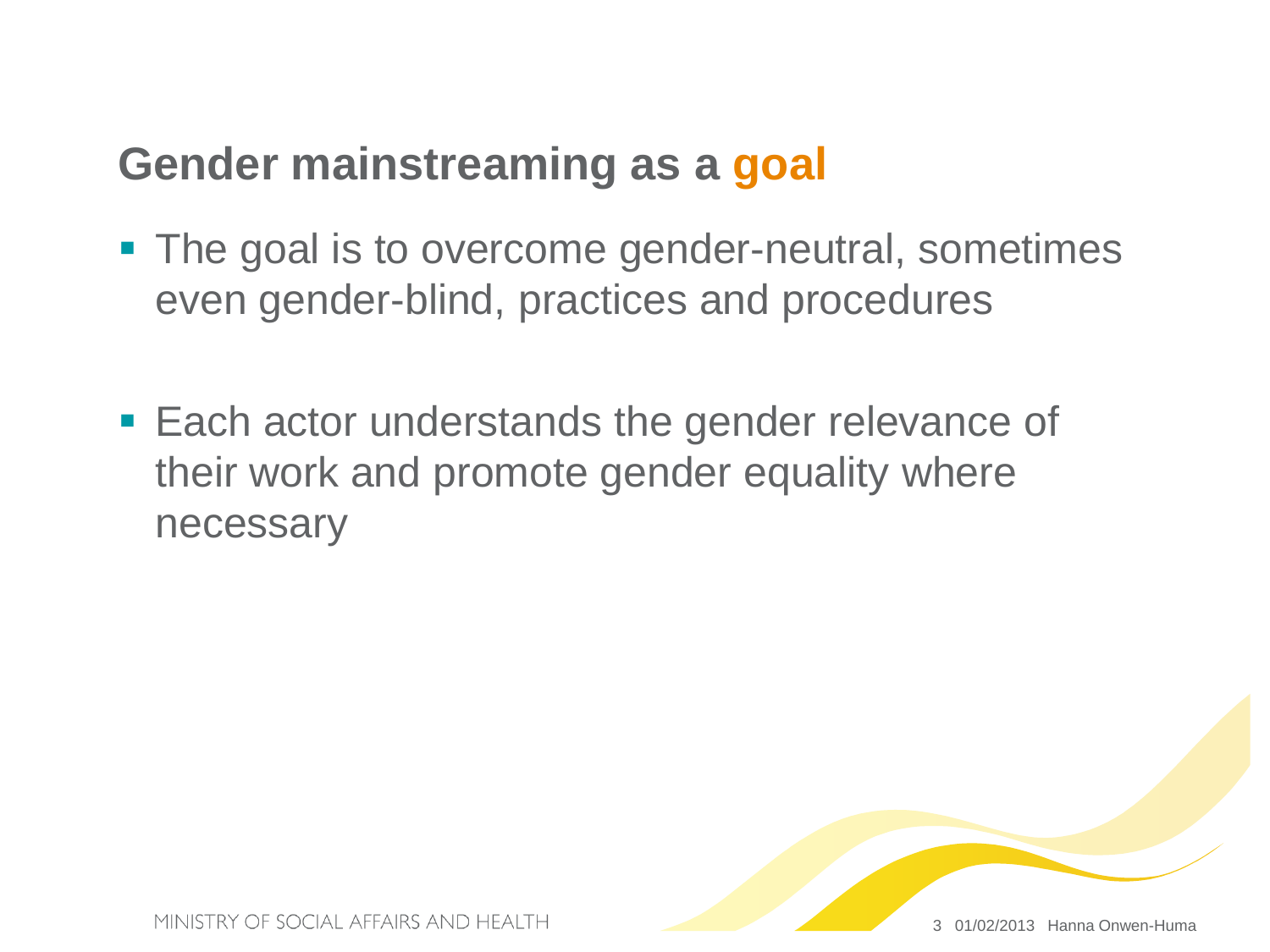#### **Gender mainstreaming as a strategy**

- **Reorganisation, development and assessment of** political and administrative processes
- **The gender equality objective is integrated into all** policies and actions by the actors that normally carry out them
- **Administrative strategy for changing practices so** that the gender perspective will be automatically and systematically taken into account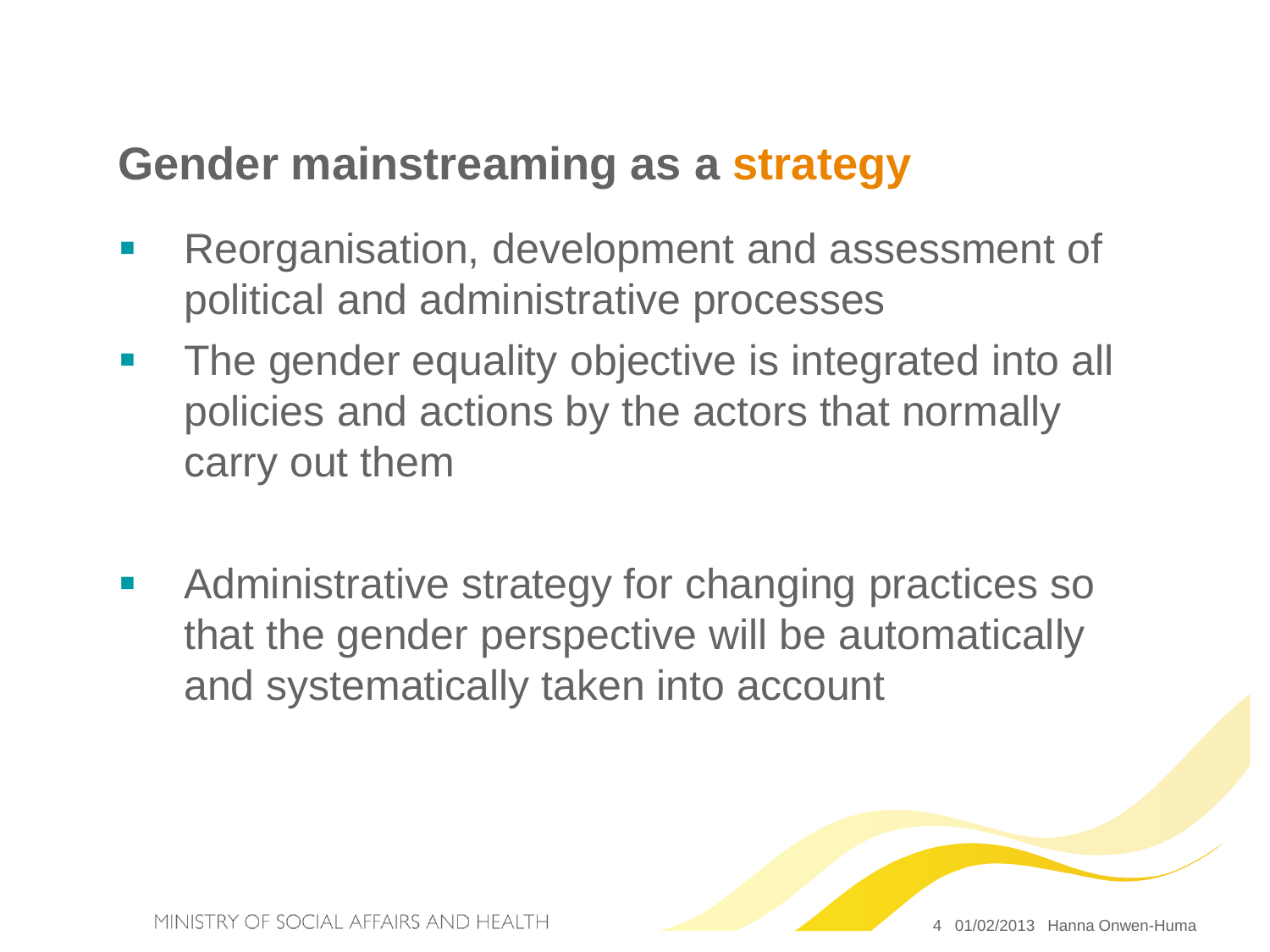#### **A Gender Perspective is Needed**

#### *A GENDER PERSPECTIVE*

- *Entails considering how an issue concerns women and men.*
- *Sex and gender are factors according to which people are grouped, just like age, domicile, or level of education.*
- *Has to be considered as an aspect in preparatory work and in decision making.*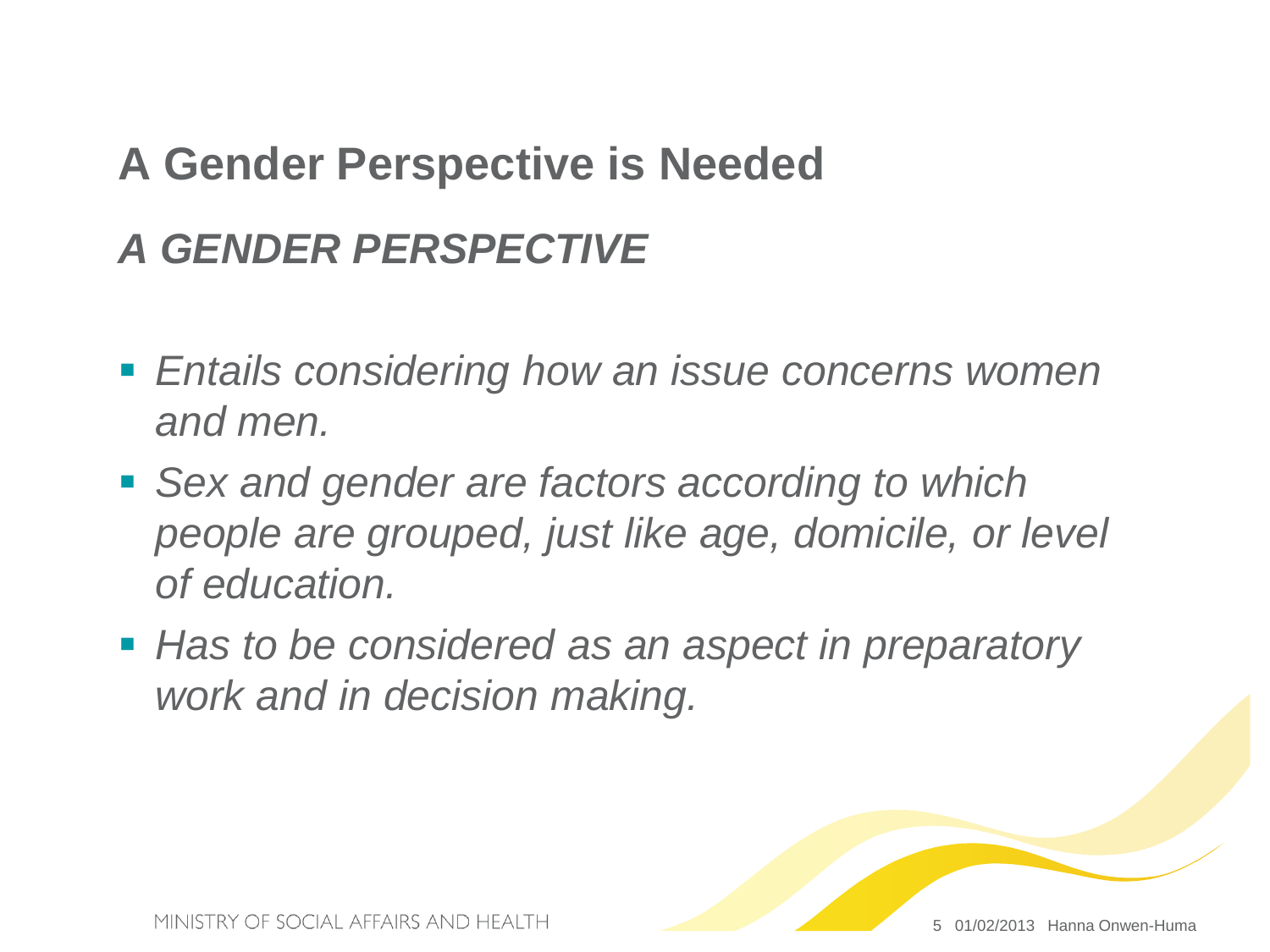#### **Good Preparatory work**

- **Ordinary citizens and average persons in statistics** are actually women and men.
- employees, students, immigrants, children, youth, unemployed, beneficiaries and users of public transport are women and men, girls and boys.
- When gender is made visible, we can determine the conditions, workings, and needs of both women and men.
- **nabout the target groups and,** hence, better direct measures and how resources are allocated.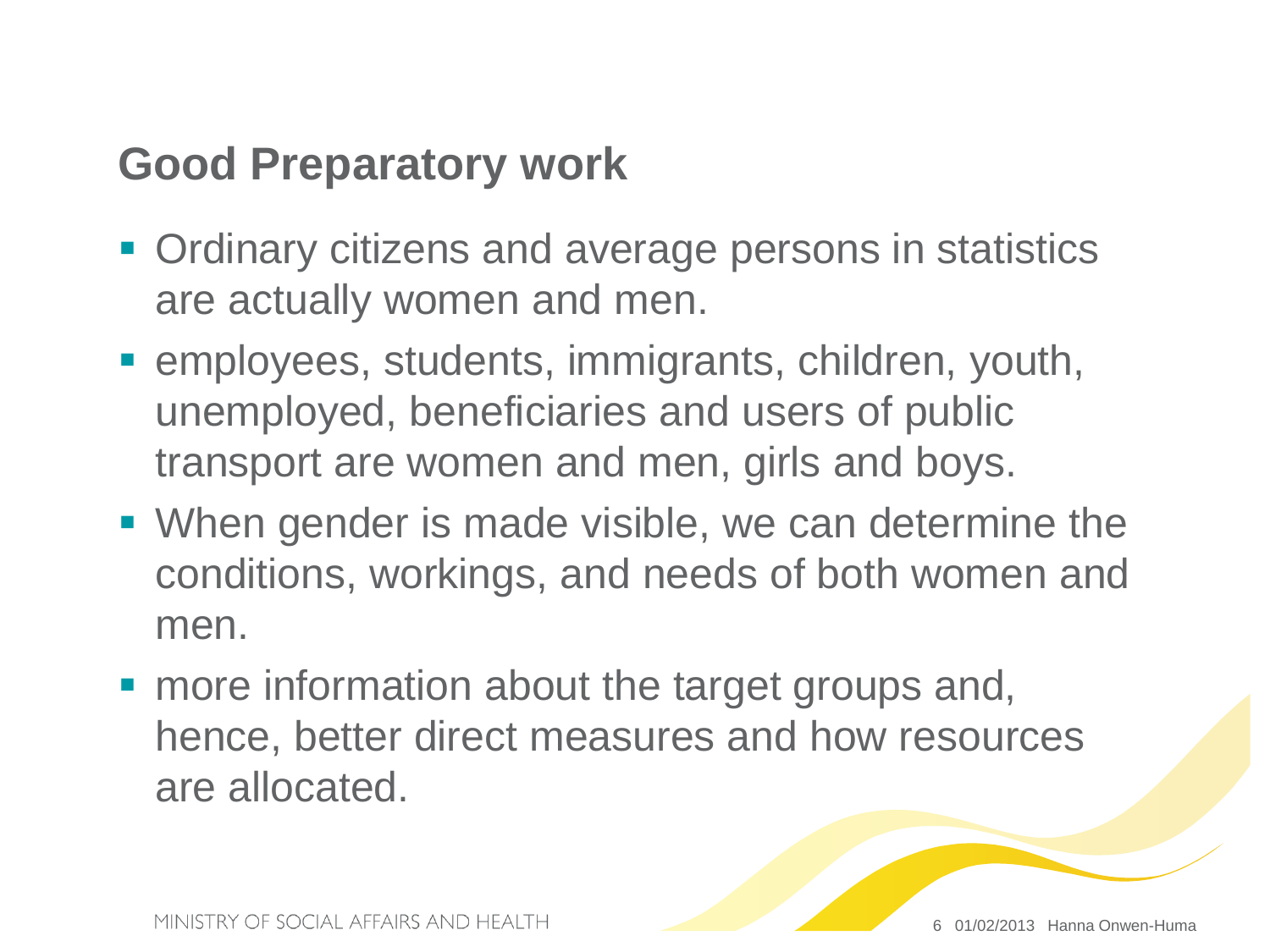#### **Gender Matters**

- **Assumptions and expectations linked to gender** influence people's actions and choices.
- **these have impact on needs and situation of people.**
- **Filter 1 Family circumstances have still have different impact** on the lives of women and men.
- $\blacksquare$  if a gender perspective is not considered in preparatory work, important information might be lost.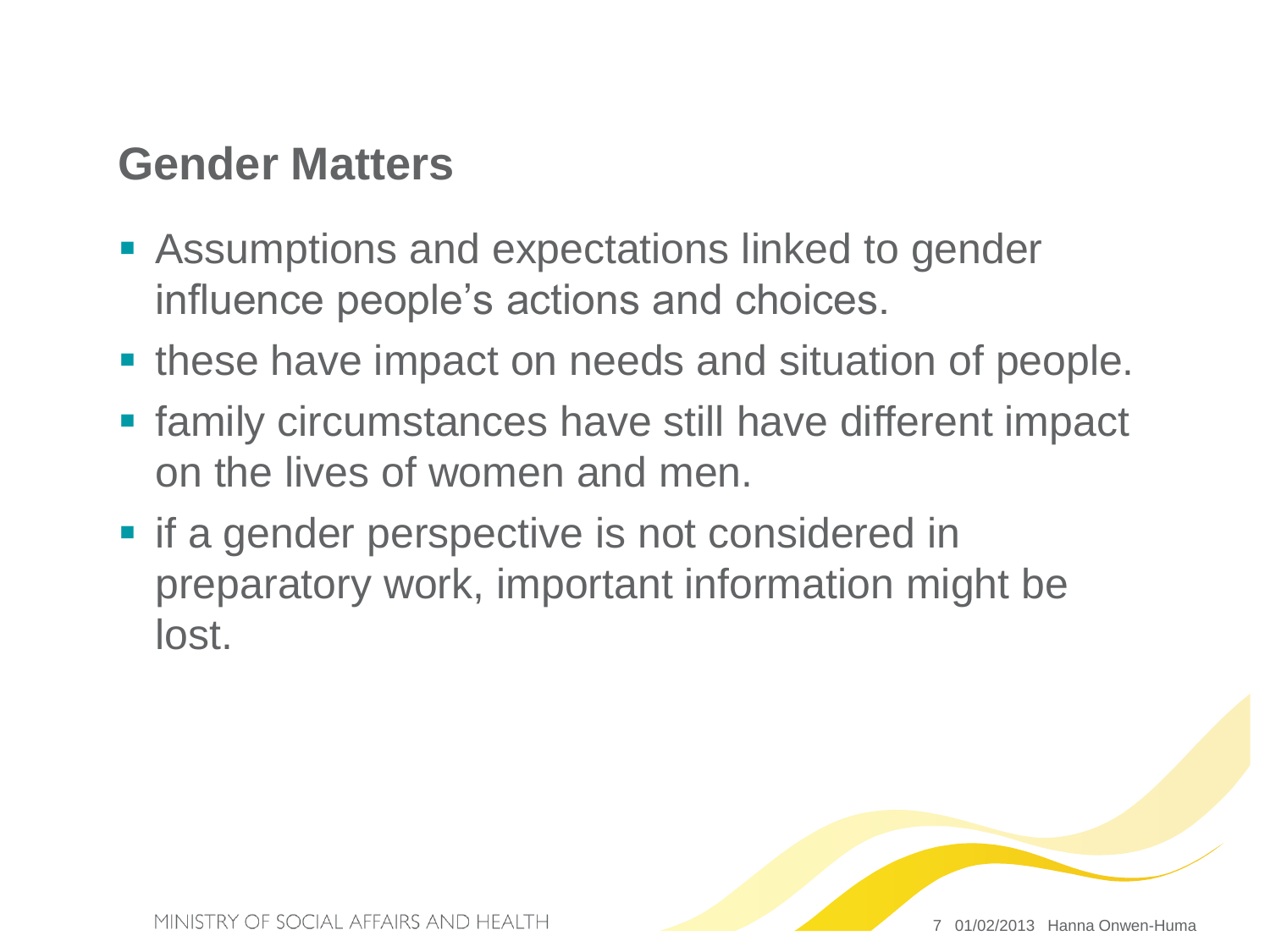## **A gender perspective on the regulation of occupational safety**

- **reform of the legislation on occupational safety and** health at the beginning of the 21st century.
- **In Finland, the labour market is strongly segregated** by sex, and the work and working conditions differ for men and women.
- **The committee on occupational safety and health** legislation took this into consideration in its work and discovered that changes regarding the content of workplace legislation inevitably had differential consequences for men and women.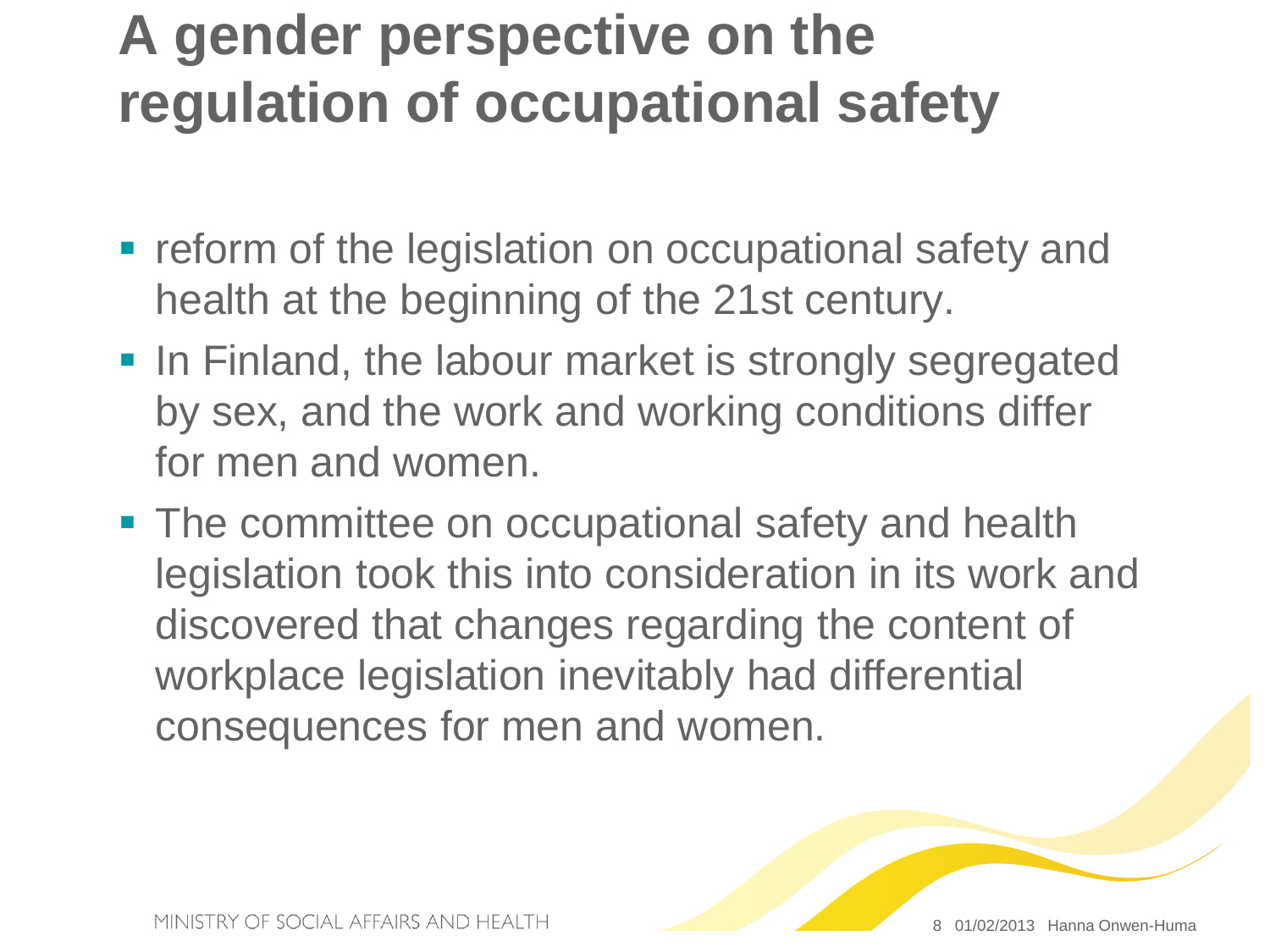#### **Regulation of occupational safety**

- While preparing the proposition, the committee changed course from an approach that focused on accidents in the workplace towards one that focused more broadly on investigating hazards in the workplace.
- The Act better responded to the typical risks found in female-dominated sectors (for example harassment, workload, and fatigue).
- As a result of the preparatory work, the concept of occupational safety was broadened and the Act now better serves the occupational safety needs of both women and men.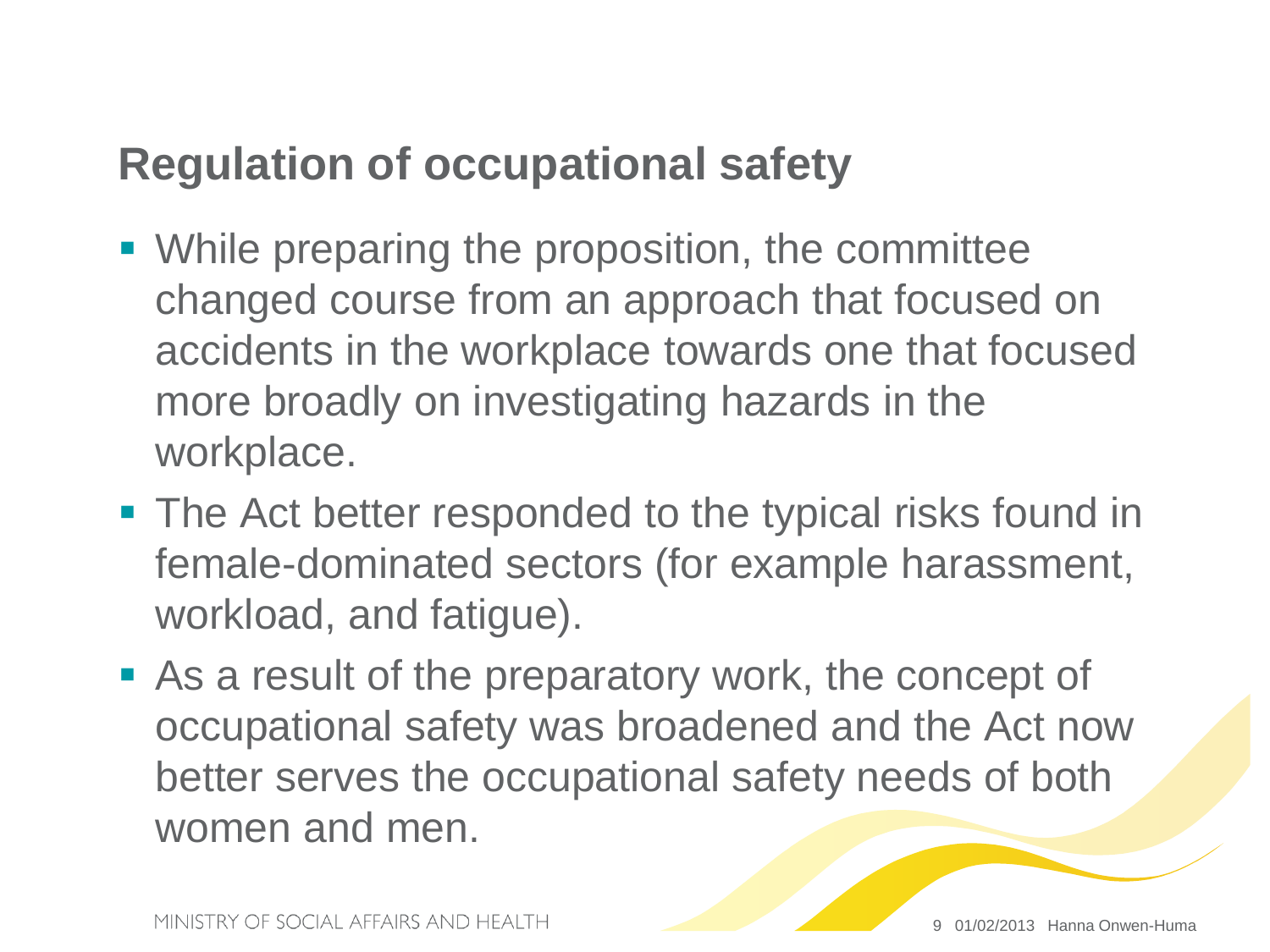#### **Where is a gender perspective needed?**

- What kind of people are worked with?
- **Have things been sufficiently examined from a** gender perspective?
- **How could my organisation benefit from a gender** perspective?
- Are people's everyday lives affected by the activities?
- **Are there significant differences between women and** men in this sphere of activities?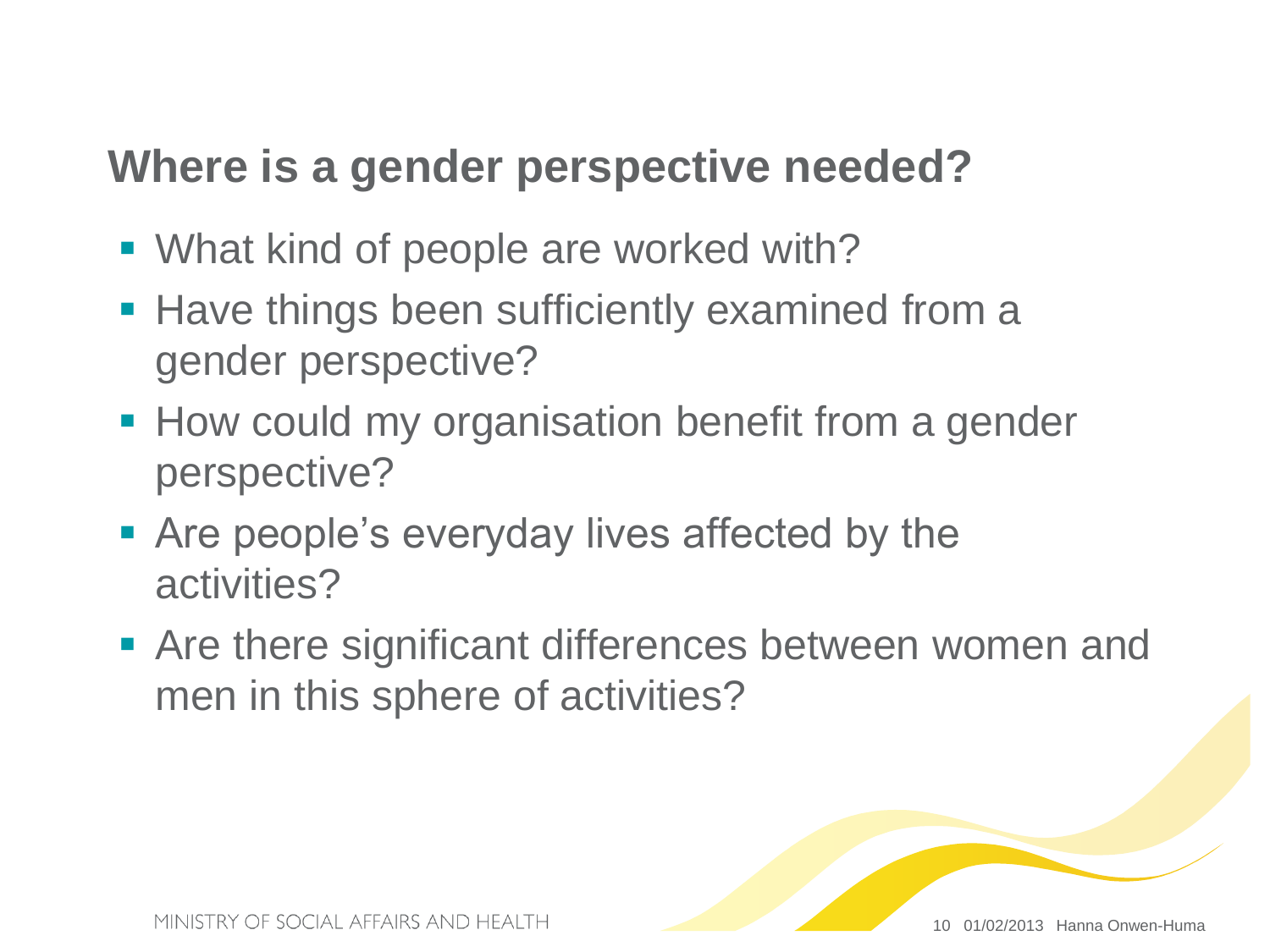#### **Gender Impact Assessment**

- **a** method intended for planning and preparatory work.
- **Example 3 resp.** assessing the impact of a measure or proposal from the perspective of women, men, and gender equality, respectively.
- Gender impact is always assessed when activities are deemed to have an impact on different groups of people.
- The assessment is done as part of officials' everyday work.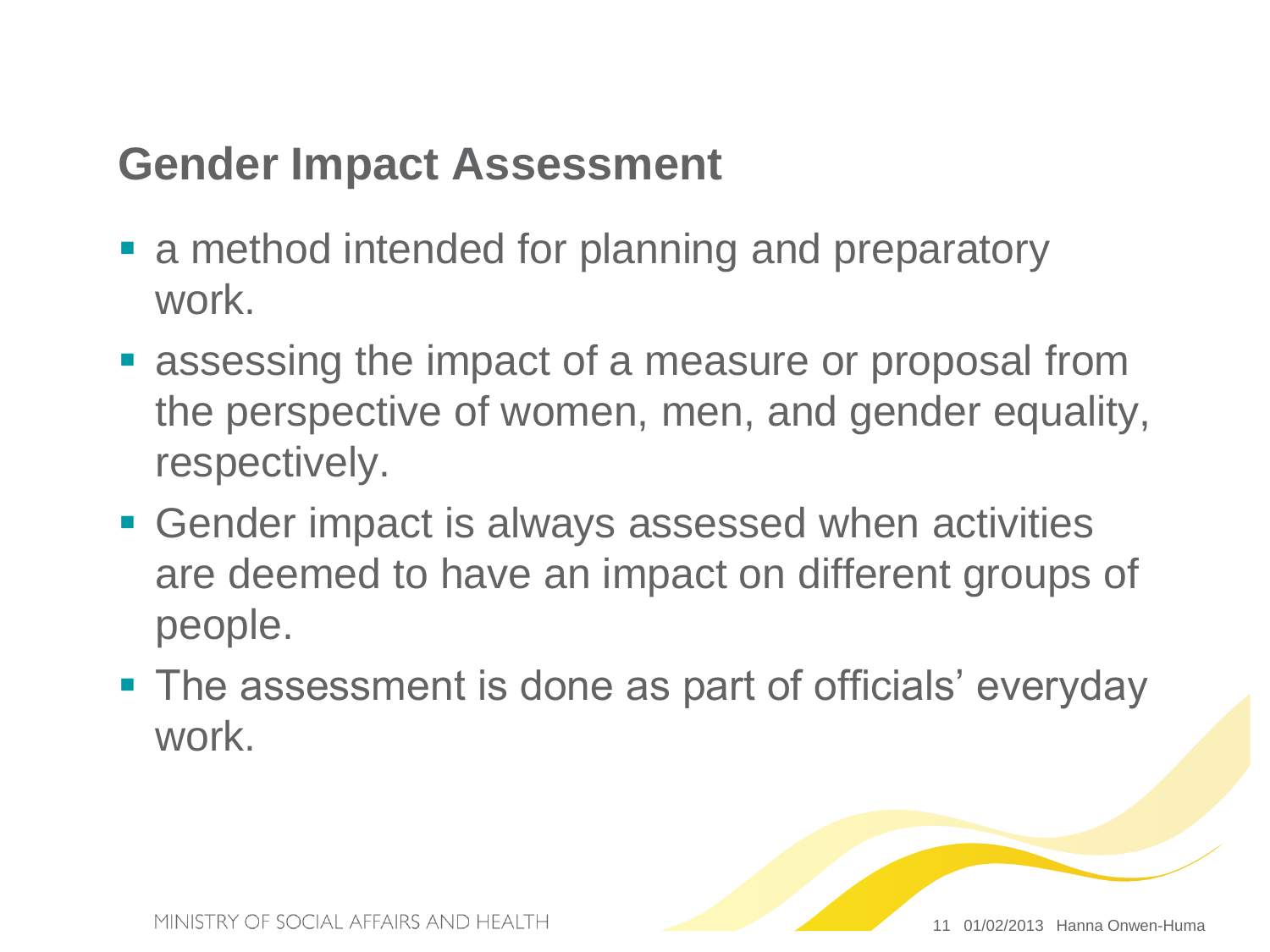- It is advisable to assess gender impact at all stages of preparatory work (continuous assessment).
- Moreover, a more in-depth analysis of the direct and indirect gender impact of the project or legislation in question is conducted when needed.
- A gender perspective should be one of the perspectives incorporated throughout the preparatory work.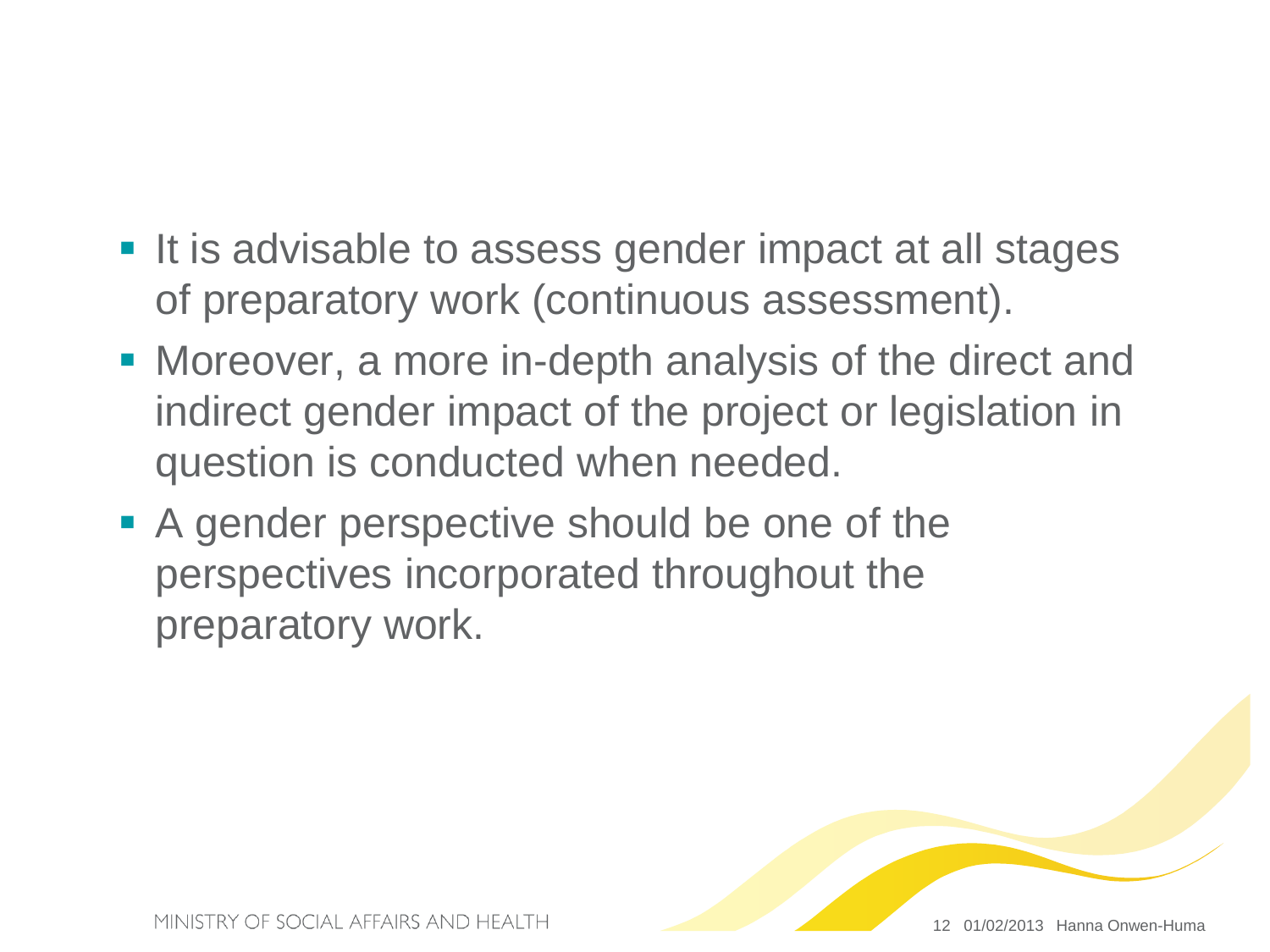#### **Examining the need for assessment**

- *Are people's lives and everyday activities affected?*
- *Are there significant differences between women and men in this sphere of activities?*
- *NO*
- **there appears to be no gender impact. Hence, there** *is no need to further investigate the consequences. State this in the working documents.*
- *YES*
- *it is likely that the measure has a gender impact. In that case, a more thorough analysis of the gender impact is required. The gender impact needs to be assessed also when the issue being prepared focuses mainly on one sex.* 13 01/02/2013 Hanna Onwen-Huma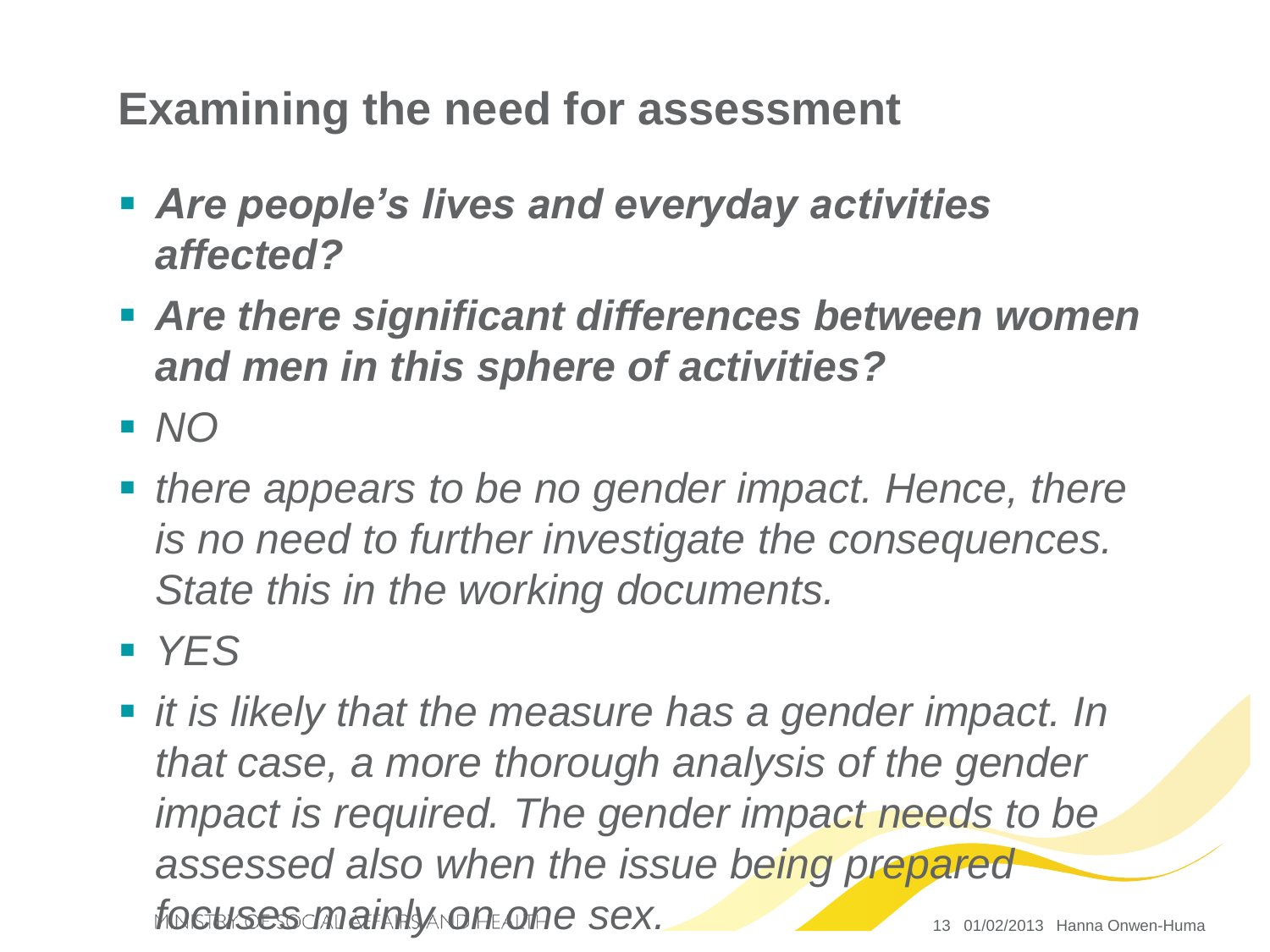- By reviewing existing information and statistics, one can determine whether conclusions about the possible gender impact may be drawn on the basis of that information.
- **If is also advisable to inquire into the gender** expertise of the working party.
- A suitable next step is to draw up a plan for obtaining missing information and ensuring expertise.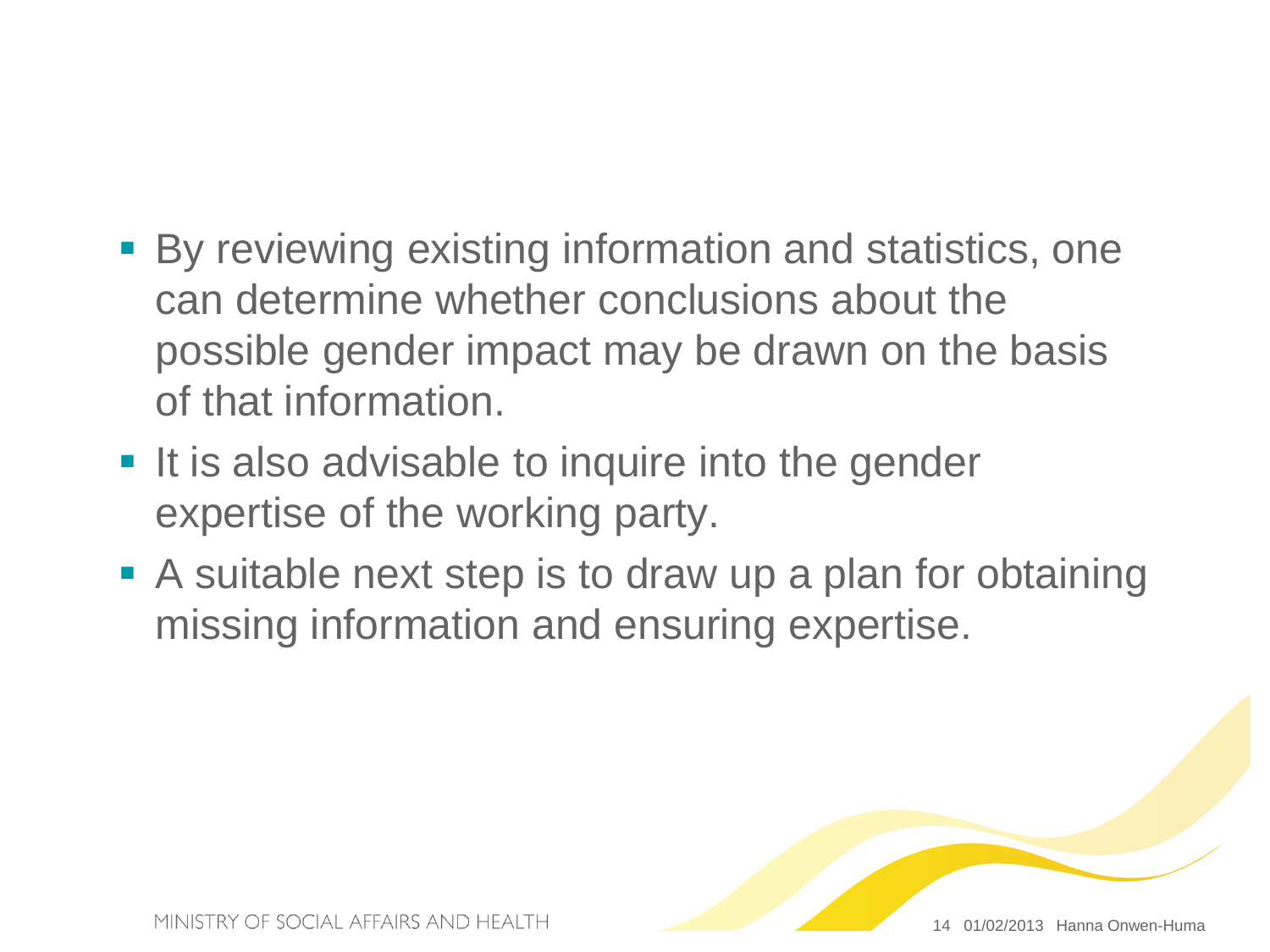### **at the very beginning of preparatory work, one needs to clarify:**

- **how the issue at hand affects women and men, girls** and boys, respectively
- what is already known about the circumstances and needs of women and men
- **what additional information is needed.**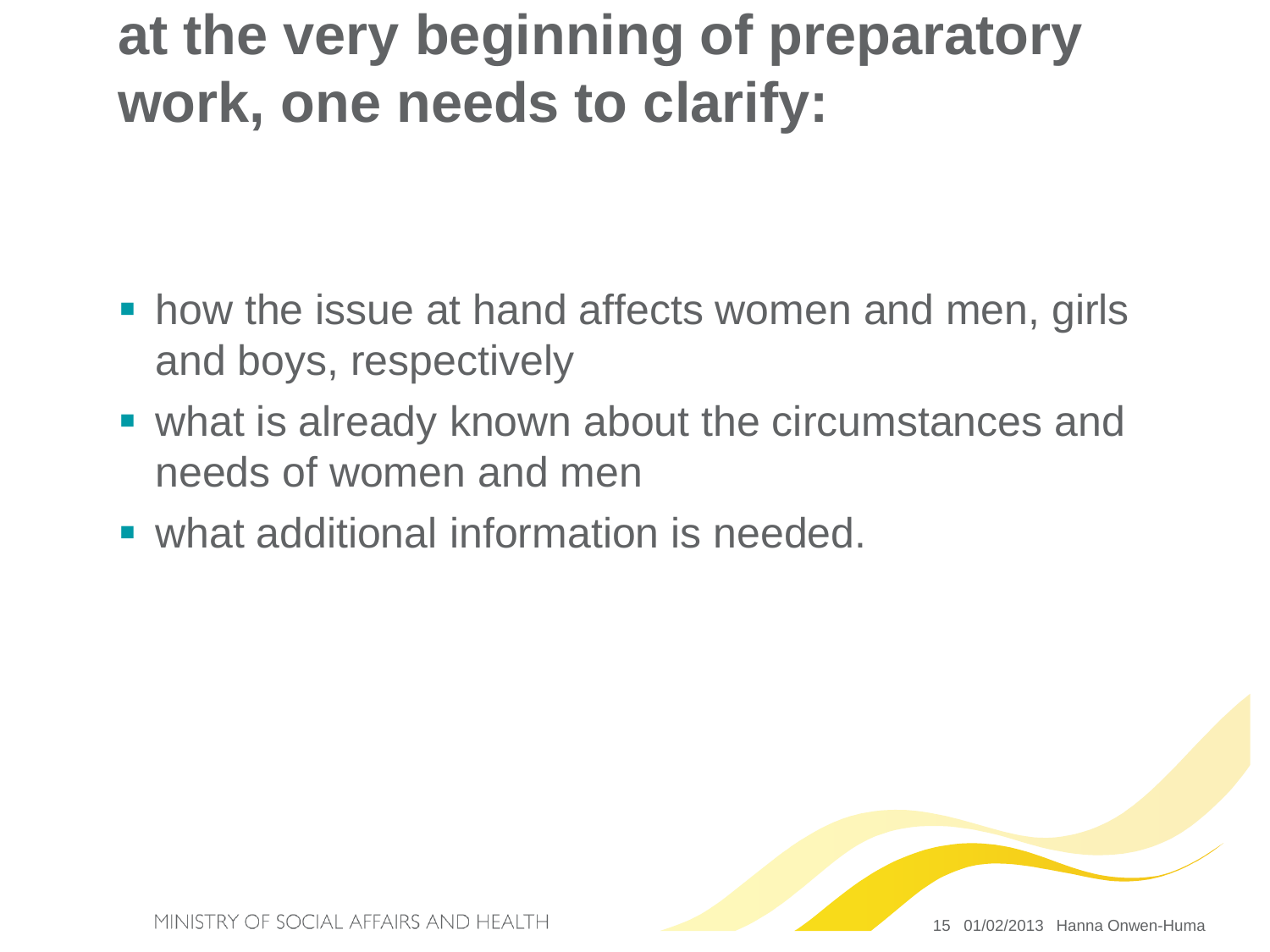### **In practice, gender impact assessment is carried out**

- by analysing statistics*(how do the circumstances of women and men differ?)*
- by further investigations *(how do the differences in the circumstances of women and men affect the issue in question?)*
- by hearing experts and stakeholders *(what gender impact do they consider the issue to have?).*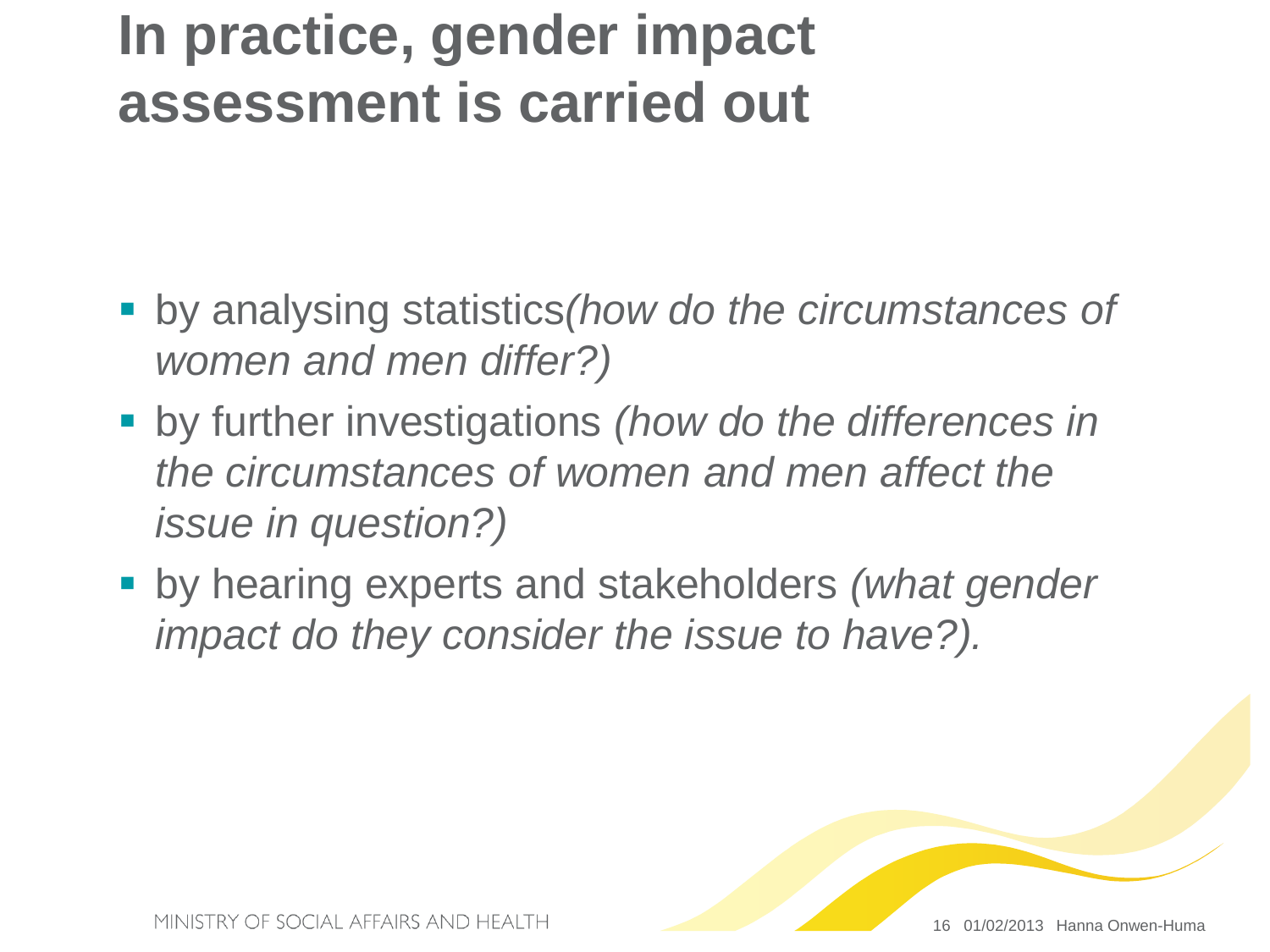#### **Supporting Statistics and Data**

- Sex-disaggregated statistics and data are an absolute prerequisite in order to evaluate decisions and measures from a gender perspective.
- They provide information on the *de facto* circumstances of women and men, giving information on what lies behind the averages and assumptions.
- **-** Information on the entire population may not always tell the whole truth.
- **Time series analysis, for instance, and the resulting** averages, may hide the different directions in which women's and men's circumstances develop.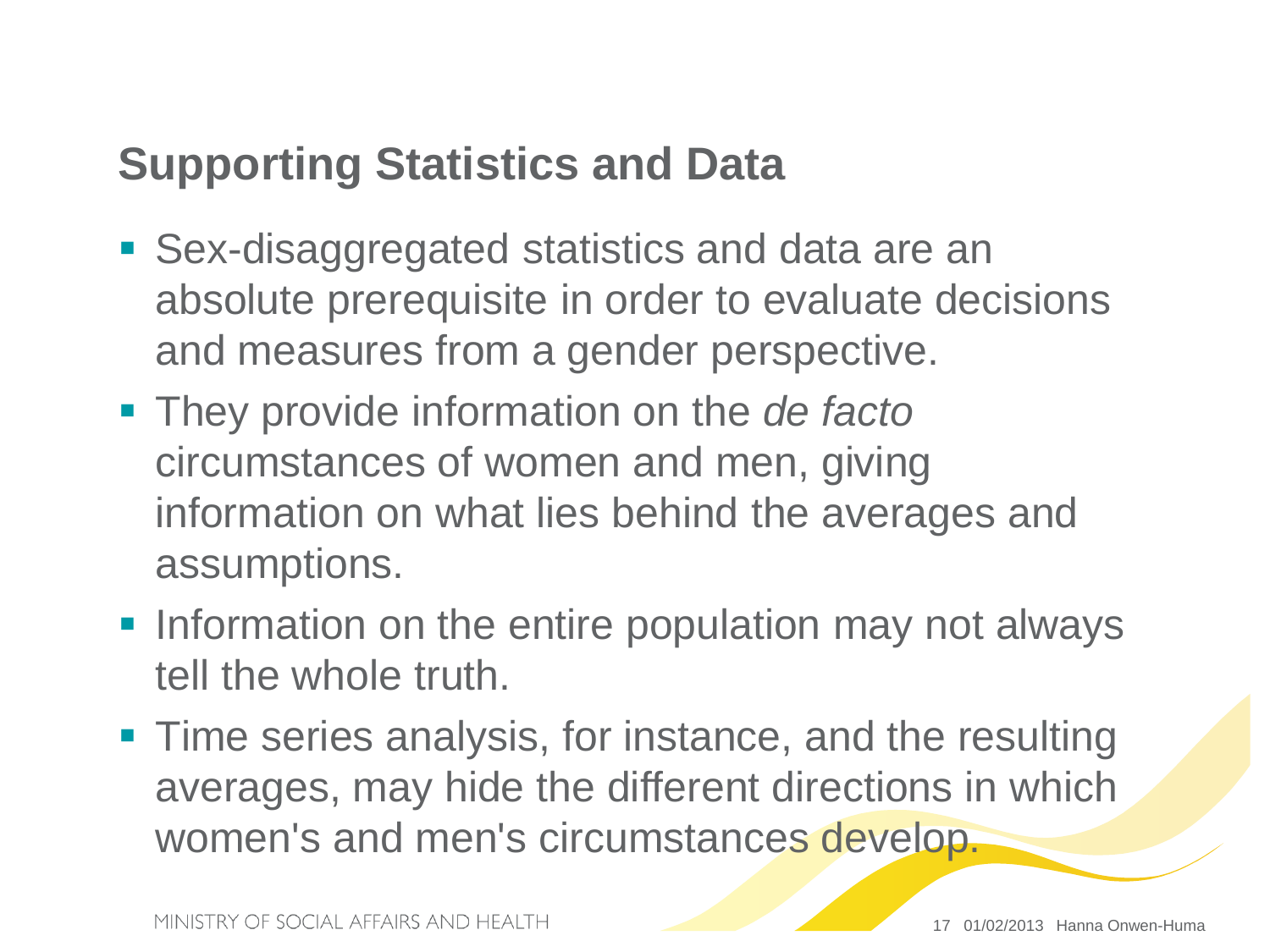- The principal rule is that all information and statistics that concerns people is disaggregated and analysed by sex. Sex is one factor that divides individuals, as is age, domicile, or education, and it should be considered in the preparatory work. It is important to investigate both statistical differences and statistical similarities.
- Useful statistics to support preparatory work are:
	- statistics describing the gender equality situation
	- all descriptive statistics on persons disaggregated by sex.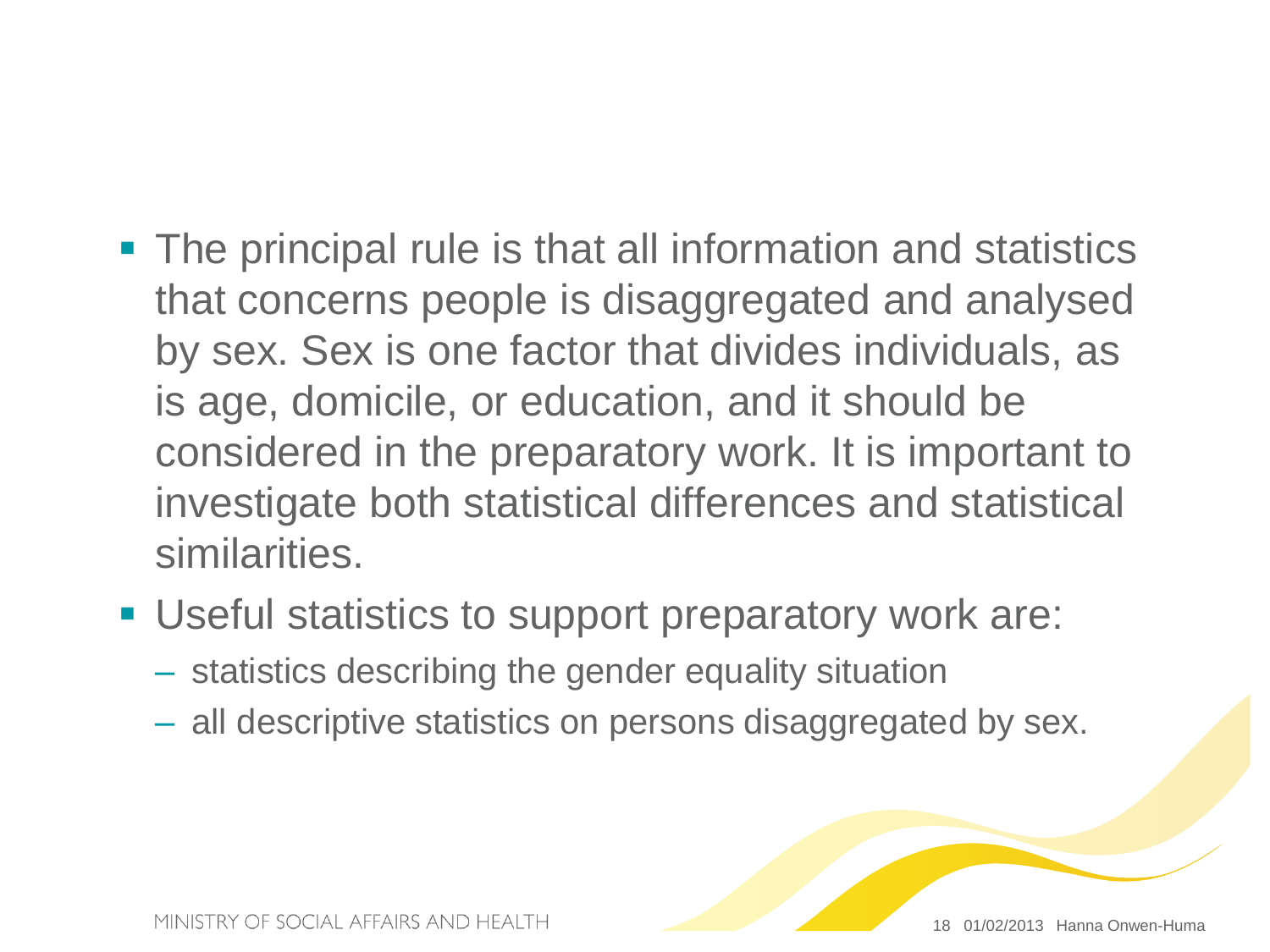## **EXAMPLE Climate Change**

- The project is aimed at preventing the impacts of climate change.
- **Perovect measures may involve influencing people's awareness** and lifestyle choices from the viewpoint of climate change.
- **If** in terms of the effectiveness of project measures, awareness of women and men's differing attitudes, consumer habits and other lifestyle-related differences significant to preventing climate change, is essential.
- In this way, the gender perspective plays a role in the project and more effective measures can be planned when account is taken of gender differences in matters influencing the prevention of climate change.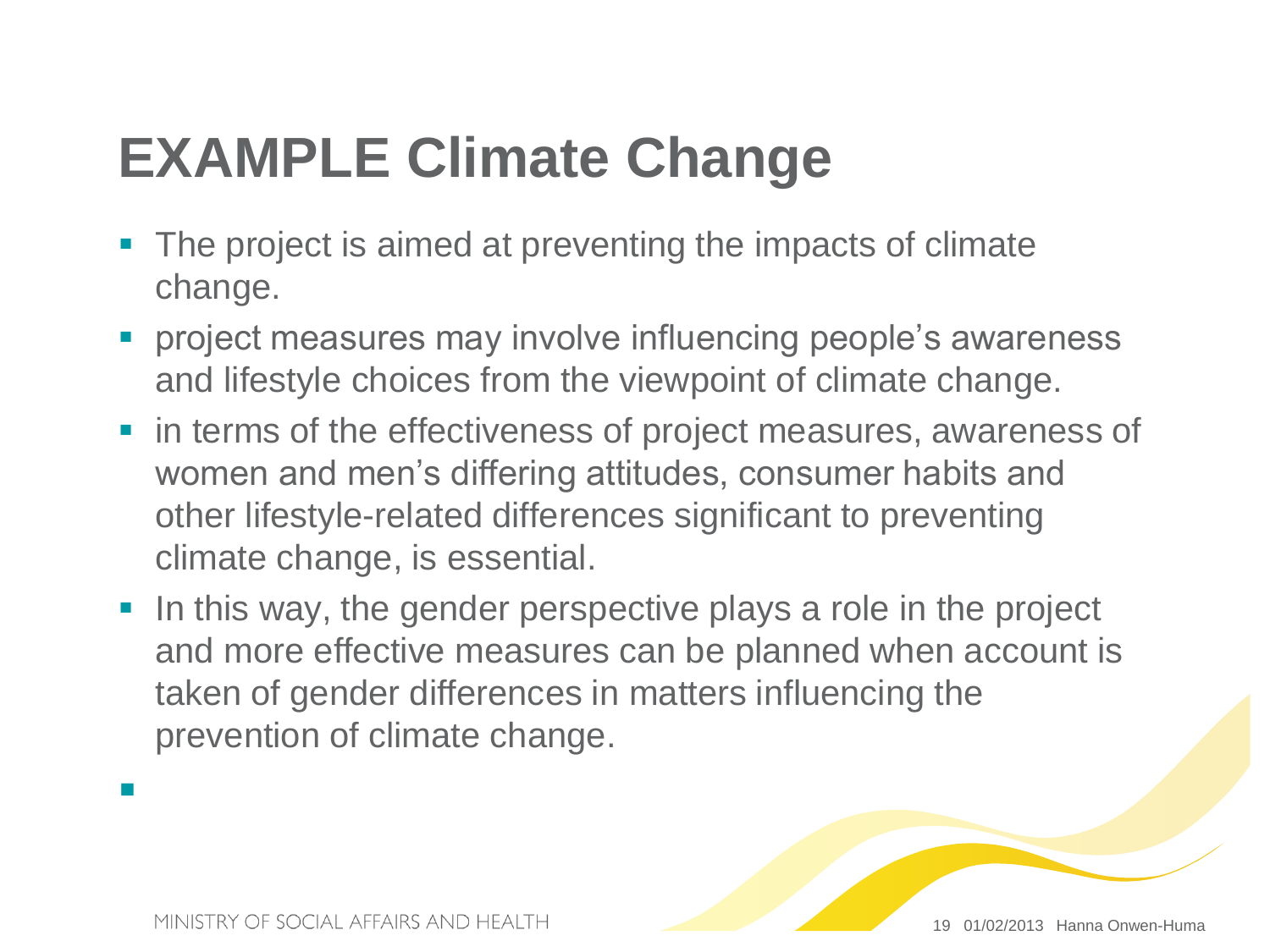# **EXAMPLE enhancing the profitability of agricultural farms**

- **F** if project measures involve the training of agricultural producers, project measures are targeted at people and you must find out whether the gender perspective plays a role in project implementation.
- You must also find out about the gender ratio among the agricultural producers and producer families targeted by the project, about the division of labour between genders on farms, about the different training needs in terms of content for women and men, and whether there are differences in what forms of training people want or are able to participate in..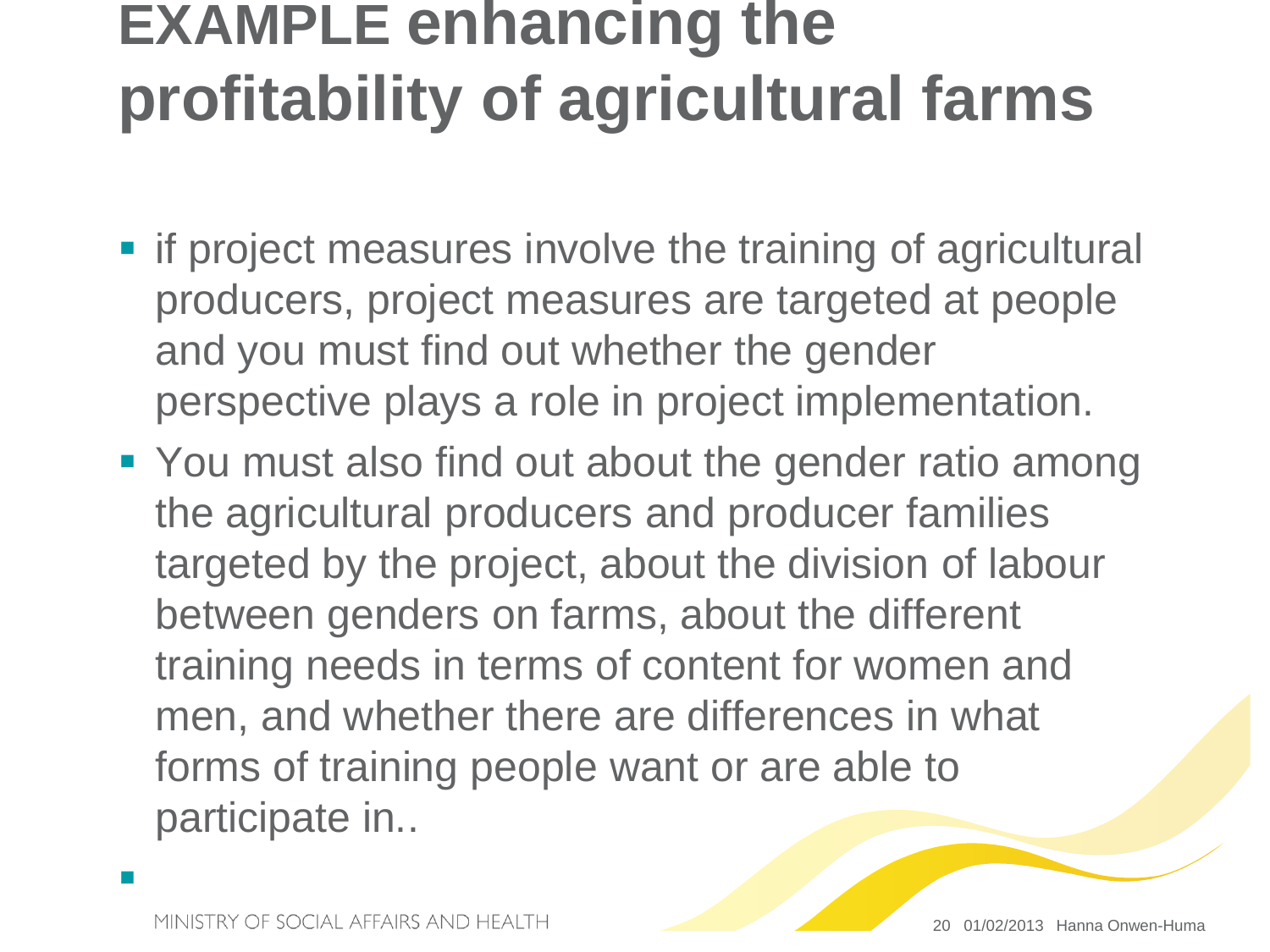- **An analysis from the gender perspective would** provide knowledge in greater depth on the target group and its needs, as well as a basis for planning measures to better meet target-group needs.
- **This will enhance the effectiveness of project** measures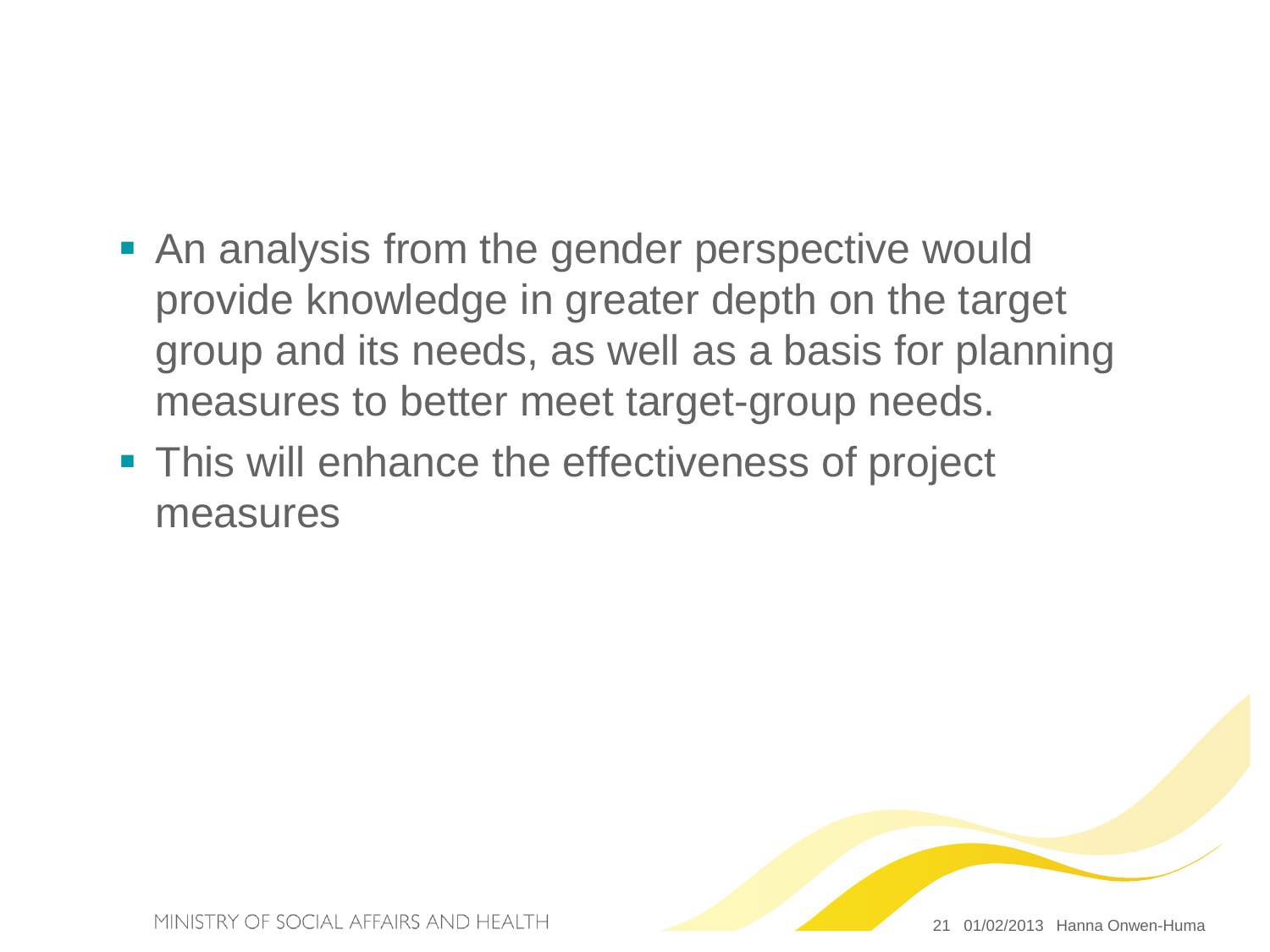## **EXAMPLE promoting entrepreneurship**

- **Example 1** Certain differences between male and women entrepreneurs must always be examined concretely in the area at which the planned project is targeted.
- **An analysis of gender-related differences in** entrepreneurship within the target area must be included in the project plan, which must assess the significance of gender differences in terms of project objectives and measures.
- the number of women among entrepreneurs is lower than that of men, women mainly operate in different lines of business to men, and women's enterprises are smaller.